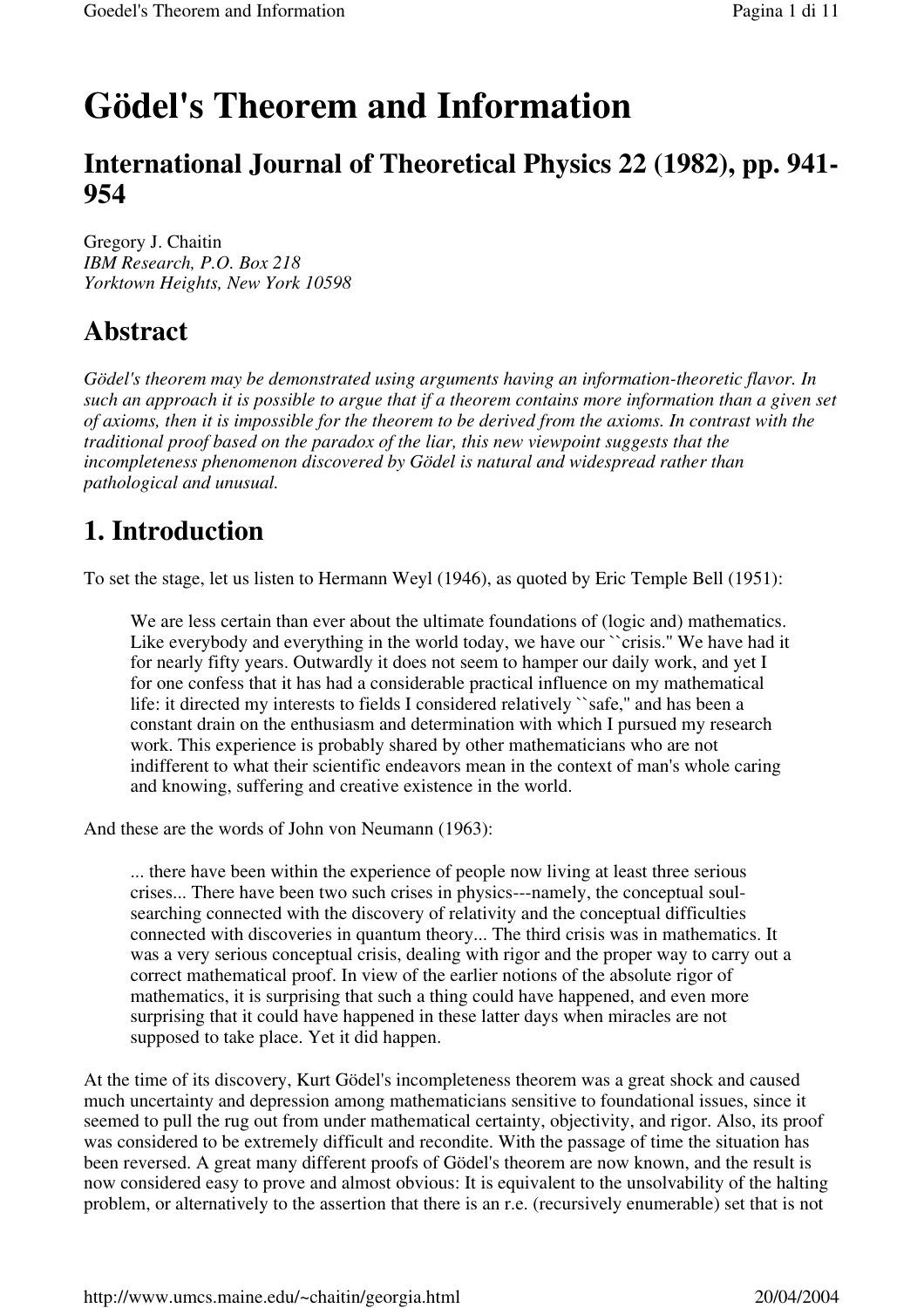recursive. And it has had no lasting impact on the daily lives of mathematicians or on their working habits; no one loses sleep over it any more.

Gödel's original proof constructed a paradoxical assertion that is true but not provable within the usual formalizations of number theory. In contrast I would like to measure the power of a set of axioms and rules of inference. I would like to able to say that if one has ten pounds of axioms and a twenty-pound theorem, then that theorem cannot be derived from those axioms. And I will argue that this approach to Gödel's theorem does suggest a change in the daily habits of mathematicians, and that Gödel's theorem cannot be shrugged away.

To be more specific, I will apply the viewpoint of thermodynamics and statistical mechanics to Gödel's theorem, and will use such concepts as probability, randomness, entropy, and information to study the incompleteness phenomenon and to attempt to evaluate how widespread it is. On the basis of this analysis, I will suggest that mathematics is perhaps more akin to physics than mathematicians have been willing to admit, and that perhaps a more flexible attitude with respect to adopting new axioms and methods of reasoning is the proper response to Gödel's theorem. Probabilistic proofs of primality via sampling (Chaitin and Schwartz, 1978) also suggest that the sources of mathematical truth are wider than usually thought. Perhaps number theory should be pursued more openly in the spirit of experimental science (Pólya, 1959)!

I am indebted to John McCarthy and especially to Jacob Schwartz for making me realize that Gödel's theorem is not an obstacle to a practical AI (artificial intelligence) system based on formal logic. Such an AI would take the form of an intelligent proof checker. Gottfried Wilhelm Liebnitz and David Hilbert's dream that disputes could be settled with the words ``Gentlemen, let us compute!'' and that mathematics could be formalized, should still be a topic for active research. Even though mathematicians and logicians have erroneously dropped this train of thought dissuaded by Gödel's theorem, great advances have in fact been made ``covertly,'' under the banner of computer science, LISP, and AI (Cole et al., 1981; Dewar et al., 1981; Levin, 1974; Wilf, 1982).

To speak in metaphors from Douglas Hofstadter (1979), we shall now stroll through an art gallery of proofs of Gödel's theorem, to the tune of Moussorgsky's pictures at an exhibition! Let us start with some traditional proofs (Davis, 1978; Hofstadter, 1979; Levin, 1974; Post, 1965).

## **2. Traditional Proofs of Gödel's Theorem**

Gödel's original proof of the incompleteness theorem is based on the paradox of the liar: ``This statement is false.'' He obtains a theorem instead of a paradox by changing this to: ``This statement is unprovable.'' If this assertion is unprovable, then it is true, and the formalization of number theory in question is incomplete. If this assertion is provable, then it is false, and the formalization of number theory is inconsistent. The original proof was quite intricate, much like a long program in machine language. The famous technique of Gödel numbering statements was but one of the many ingenious ideas brought to bear by Gödel to construct a number-theoretic assertion which says of itself that it is unprovable.

Gödel's original proof applies to a particular formalization of number theory, and was to be followed by a paper showing that the same methods applied to a much broader class of formal axiomatic systems. The modern approach in fact applies to all formal axiomatic systems, a concept which could not even be defined when Gödel wrote his original paper, owing to the lack of a mathematical definition of effective procedure or computer algorithm. After Alan Turing succeeded in defining effective procedure by inventing a simple idealized computer now called the Turing machine (also done independently by Emil Post), it became possible to proceed in a more general fashion.

Hilbert's key requirement for a formal mathematical system was that there be an objective criterion for deciding if a proof written in the language of the system is valid or not. In other words, there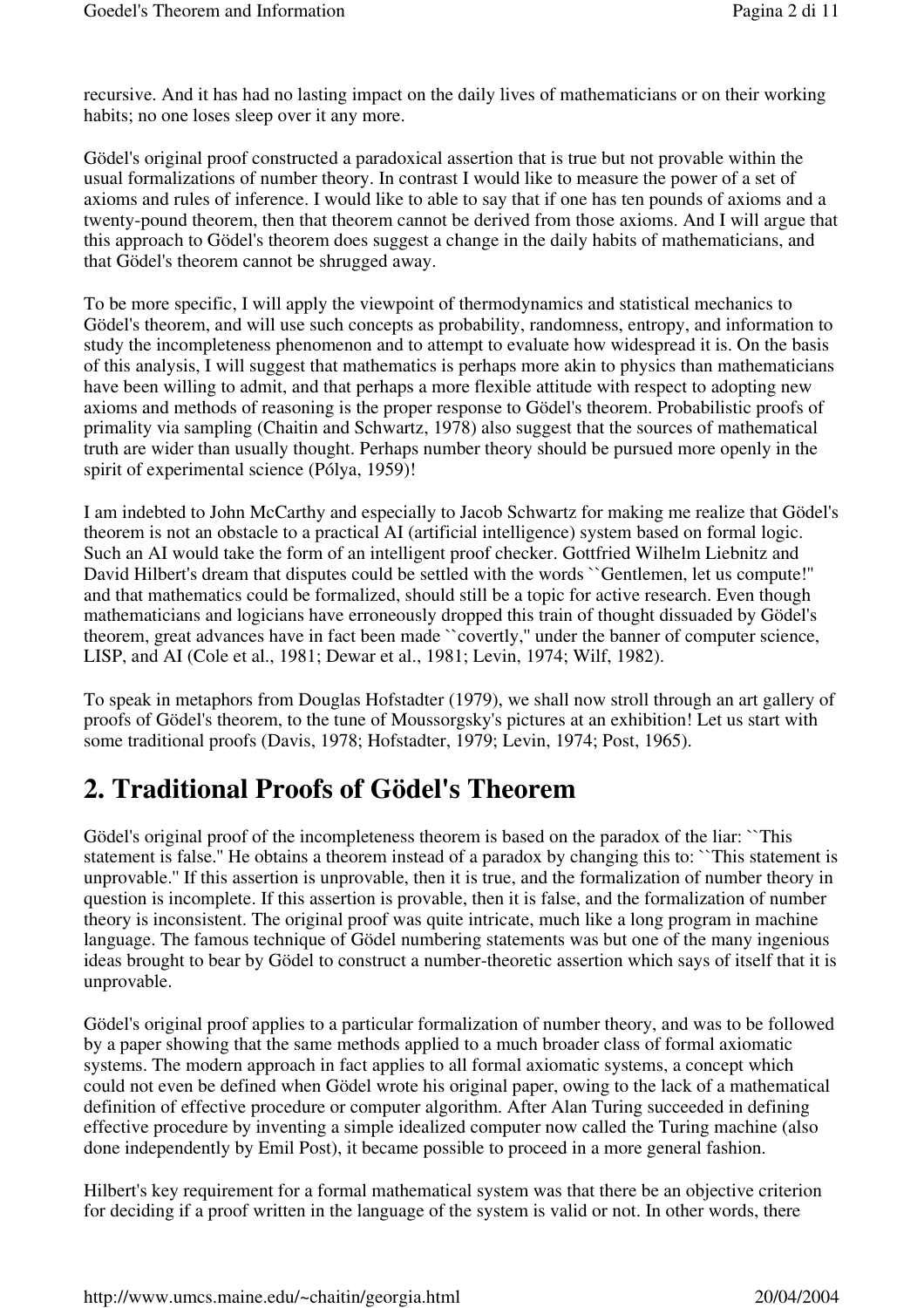must be an algorithm, a computer program, a Turing machine, for checking proofs. And the compact modern definition of formal axiomatic system as a recursively enumerable set of assertions is an immediate consequence if one uses the so-called British Museum algorithm. One applies the proof checker in turn to all possible proofs, and prints all the theorems, which of course would actually take astronomical amounts of time. By the way, in practice LISP is a very convenient programming language in which to write a simple proof checker (Levin, 1974).

Turing showed that the halting problem is unsolvable, that is, that there is no effective procedure or algorithm for deciding whether or not a program ever halts. Armed with the general definition of a formal axiomatic system as an r.e. set of assertions in a formal language, one can immediately deduce a version of Gödel's incompleteness theorem from Turing's theorem. I will sketch three different proofs of the unsolvability of the halting problem in a moment; first let me derive Gödel's theorem from it. The reasoning is simply that if it were always possible to prove whether or not particular programs halt, since the set of theorems is r.e., one could use this to solve the halting problem for any particular program by enumerating all theorems until the matter is settled. But this contradicts the unsolvability of the halting problem.

Here come three proofs that the halting problem is unsolvable. One proof considers that function *F* (*N*) defined to be either one more than the value of the *N*th computable function applied to the natural number *N*, or zero if this value is undefined because the *N*th computer program does not halt on input *N*. *F* cannot be a computable function, for if program *N* calculated it, then one would have *F*  $(N) = F(N)+1$ , which is impossible. But the only way that *F* can fail to be computable is because one cannot decide if the *N*th program ever halts when given input *N*.

The proof I have just given is of course a variant of the diagonal method which Georg Cantor used to show that the real numbers are more numerous than the natural numbers (Courant and Robbins, 1941). Something much closer to Cantor's original technique can also be used to prove Turing's theorem. The argument runs along the lines of Bertrand Russell's paradox (Russell, 1967) of the set of all things that are not members of themselves. Consider programs for enumerating sets of natural numbers, and number these computer programs. Define a set of natural numbers consisting of the numbers of all programs which do not include their own number in their output set. This set of natural numbers cannot be recursively enumerable, for if it were listed by computer program *N*, one arrives at Russell's paradox of the barber in a small town who shaves all those and only those who do not shave themselves, and can neither shave himself nor avoid doing so. But the only way that this set can fail to be recursively enumerable is if it is impossible to decide whether or not a program ever outputs a specific natural number, and this is a variant of the halting problem.

For yet another proof of the unsolvability of the halting problem, consider programs which take no input and which either produce a single natural number as output or loop forever without ever producing an output. Think of these programs as being written in binary notation, instead of as natural numbers as before. I now define a so-called Busy Beaver function: *BB* of *N* is the largest natural number output by any program less than *N* bits in size. The original Busy Beaver function measured program size in terms of the number of states in a Turing machine instead of using the more correct information-theoretic measure, bits. It is easy to see that *BB* of *N* grows more quickly than any computable function, and is therefore not computable, which as before implies that the halting problem is unsolvable.

In a beautiful and easy to understand paper Post (1965) gave versions of Gödel's theorem based on his concepts of simple and creative r.e. sets. And he formulated the modern abstract form of Gödel's theorem, which is like a Japanese haiku: there is an r.e. set of natural numbers that is not recursive. This set has the property that there are programs for printing all the members of the set in some order, but not in ascending order. One can eventually realize that a natural number is a member of the set, but there is no algorithm for deciding if a given number is in the set or not. The set is r.e. but its complement is not. In fact, the set of (numbers of) halting programs is such a set. Now consider a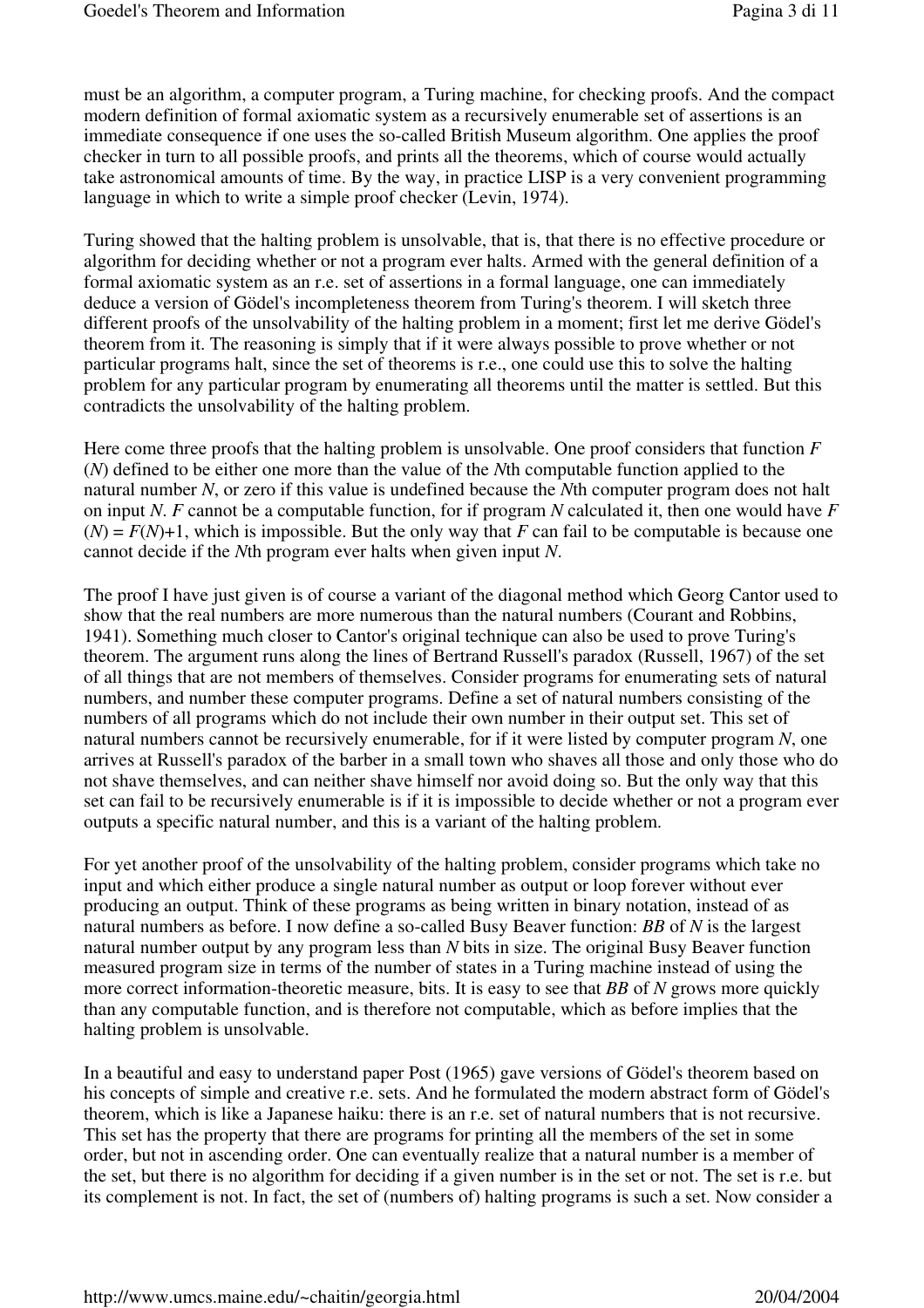particular formal axiomatic system in which one can talk about natural numbers and computer programs and such, and let *X* be any r.e. set whose complement is not r.e. It follows immediately that not all true assertions of the form ``the natural number *N* is not a member of the set *X*'' are theorems in the formal axiomatic system. In fact, if *X* is what Post called a simple r.e. set, then only finitely many of these assertions can be theorems.

These traditional proofs of Gödel's incompleteness theorem show that formal axiomatic systems are incomplete, but they do not suggest ways to measure the power of formal axiomatic systems, to rank their degree of completeness or incompleteness. Actually, Post's concept of a simple set contains the germ of the information-theoretic versions of Gödel's theorem that I will give later, but this is only visible in retrospect. One could somehow choose a particular simple r.e. set *X* and rank formal axiomatic systems according to how many different theorems of the form ``*N* is not in *X*'' are provable. Here are three other quantitative versions of Gödel's incompleteness theorem which do sort of fall within the scope of traditional methods.

Consider a particular formal axiomatic system in which it is possible to talk about total recursive functions (computable functions which have a natural number as value for each natural number input) and their running time computational complexity. It is possible to construct a total recursive function which grows more quickly than any function which is provably total recursive in the formal axiomatic system. It is also possible to construct a total recursive function which takes longer to compute than any provably total recursive function. That is to say, a computer program which produces a natural number output and then halts whenever it is given a natural number input, but this cannot be proved in the formal axiomatic system, because the program takes too long to produce its output.

It is also fun to use constructive transfinite ordinal numbers (Hofstadter, 1979) to measure the power of formal axiomatic systems. A constructive ordinal is one which can be obtained as the limit from below of a computable sequence of smaller constructive ordinals. One measures the power of a formal axiomatic system by the first constructive ordinal which cannot be proved to be a constructive ordinal within the system. This is like the paradox of the first unmentionable or indefinable ordinal number (Russell, 1967)!

Before turning to information-theoretic incompleteness theorems, I must first explain the basic concepts of algorithmic information theory (Chaitin, 1975b, 1977, 1982).

# **3. Algorithmic Information Theory**

Algorithmic information theory focuses on individual objects rather than on the ensembles and probability distributions considered in Claude Shannon and Norbert Wiener's information theory. How many bits does it take to describe how to compute an individual object? In other words, what is the size in bits of the smallest program for calculating it? It is easy to see that since general-purpose computers (universal Turing machines) can simulate each other, the choice of computer as yardstick is not very important and really only corresponds to the choice of origin in a coordinate system.

The fundamental concepts of this new information theory are: algorithmic information content, joint information, relative information, mutual information, algorithmic randomness, and algorithmic independence. These are defined roughly as follows.

The algorithmic information content  $H(X)$  of an individual object X is defined to be the size of the smallest program to calculate *X*. Programs must be self-delimiting so that subroutines can be combined by concatenating them. The joint information  $H(X,Y)$  of two objects X and Y is defined to be the size of the smallest program to calculate *X* and *Y* simultaneously. The relative or conditional information content *H*(*X*|*Y*) of *X* given *Y* is defined to be the size of the smallest program to calculate *X* from a minimal program for *Y*.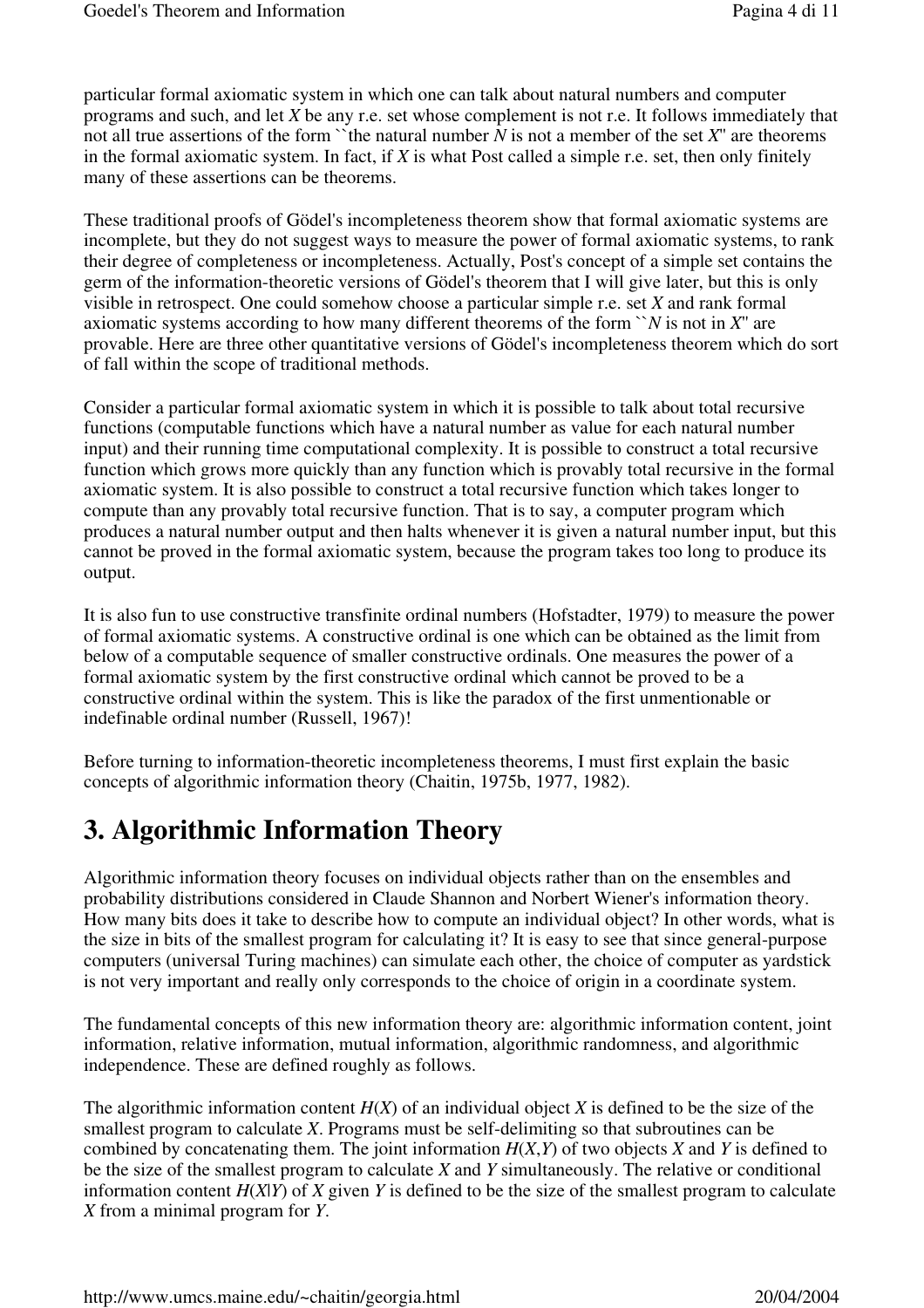Note that the relative information content of an object is never greater than its absolute information content, for being given additional information can only help. Also, since subroutines can be concatenated, it follows that joint information is subadditive. That is to say, the joint information content is bounded from above by the sum of the individual information contents of the objects in question. The extent to which the joint information content is less than this sum leads to the next fundamental concept, mutual information.

The mutual information content *H*(*X*:*Y*) measures the commonality of *X* and *Y*: it is defined as the extent to which knowing *X* helps one to calculate *Y*, which is essentially the same as the extent to which knowing *Y* helps one to calculate *X*, which is also the same as the extent to which it is cheaper to calculate them together than separately. That is to say,

 $H(X;Y) = H(X) - H(X|Y)$  $= H(Y) - H(Y|X)$  $= H(X) + H(Y) - H(X, Y).$ 

Note that this implies that

$$
H(X,Y) = H(X) + H(Y|X)
$$
  
= 
$$
H(Y) + H(X|Y).
$$

I can now define two very fundamental and philosophically significant notions: algorithmic randomness and algorithmic independence. These concepts are, I believe, quite close to the intuitive notions that go by the same name, namely, that an object is chaotic, typical, unnoteworthy, without structure, pattern, or distinguishing features, and is irreducible information, and that two objects have nothing in common and are unrelated.

Consider, for example, the set of all *N*-bit long strings. Most such strings *S* have *H*(*S*) approximately equal to *N* plus *H*(*N*), which is *N* plus the algorithmic information contained in the base-two numeral for *N*, which is equal to *N* plus order of log *N*. No *N*-bit long *S* has information content greater than this. A few have less information content; these are strings with a regular structure or pattern. Those *S* of a given size having greatest information content are said to be random or patternless or algorithmically incompressible. The cutoff between random and nonrandom is somewhere around *H* (*S*) equal to *N* if the string *S* is *N* bits long.

Similarly, an infinite binary sequence such as the base-two expansion of  $\pi$  is random if and only if all its initial segments are random, that is, if and only if there is a constant *C* such that no initial segment has information content less than *C* bits below its length. Of course,  $\pi$  is the extreme opposite of a random string: it takes only *H*(*N*) which is order of log *N* bits to calculate π's first *N* bits. But the probability that an infinite sequence obtained by independent tosses of a fair coin is algorithmically random is unity.

Two strings are algorithmically independent if their mutual information is essentially zero, more precisely, if their mutual information is as small as possible. Consider, for example, two arbitrary strings *X* and *Y* each *N* bits in size. Usually, *X* and *Y* will be random to each other, excepting the fact that they have the same length, so that  $H(X;Y)$  is approximately equal to  $H(N)$ . In other words, knowing one of them is no help in calculating the other, excepting that it tells one the other string's size.

To illustrate these ideas, let me give an information-theoretic proof that there are infinitely many prime numbers (Chaitin, 1979). Suppose on the contrary that there are only finitely many primes, in fact, *K* of them. Consider an algorithmically random natural number *N*. On the one hand, we know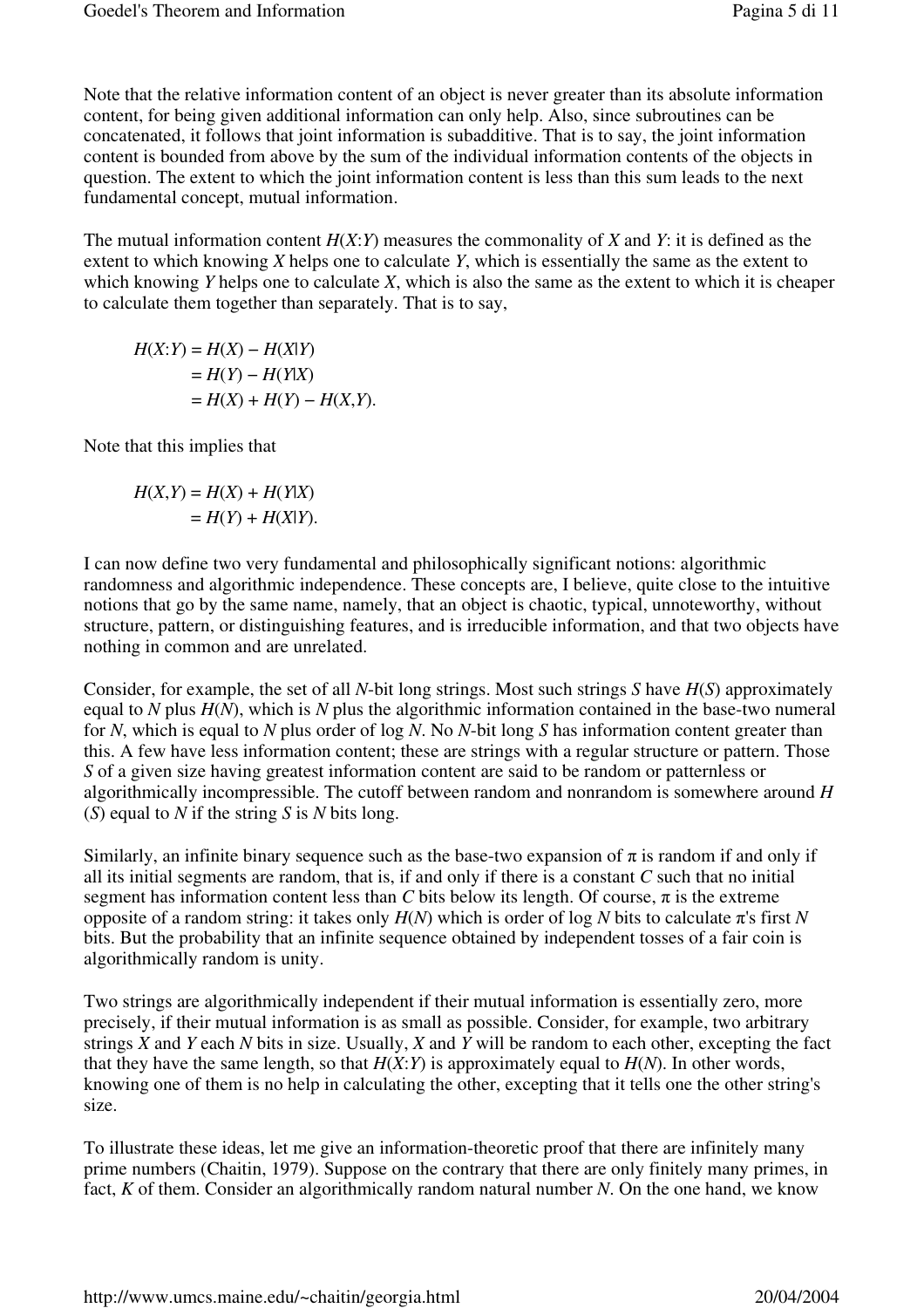that  $H(N)$  is equal to  $\log_2 N$  + order of log log *N*, since the base-two numeral for *N* is an algorithmically random  $(\log_2 N)$ -bit string. On the other hand, *N* can be calculated from the exponents in its prime factorization, and vice versa. Thus *H*(*N*) is equal to the joint information of the *K* exponents in its prime factorization. By subadditivity, this joint information is bounded from above by the sum of the information contents of the *K* individual exponents. Each exponent is of order log *N*. The information content of each exponent is thus of order log log *N*. Hence *H*(*N*) is simultaneously equal to  $\log_2 N + O(\log \log N)$  and less than or equal to *K*  $O(\log \log N)$ , which is impossible.

The concepts of algorithmic information theory are made to order for obtaining quantitative incompleteness theorems, and I will now give a number of information-theoretic proofs of Gödel's theorem (Chaitin, 1974a, 1974b, 1975a, 1977, 1982; Chaitin and Schwartz, 1978; Gardner, 1979).

## **4. Information-Theoretic Proofs of Gödel's Theorem**

I propose that we consider a formal axiomatic system to be a computer program for listing the set of theorems, and measure its size in bits. In other words, the measure of the size of a formal axiomatic system that I will use is quite crude. It is merely the amount of space it takes to specify a proofchecking algorithm and how to apply it to all possible proofs, which is roughly the amount of space it takes to be very precise about the alphabet, vocabulary, grammar, axioms, and rules of inference. This is roughly proportional to the number of pages it takes to present the formal axiomatic system in a textbook.

Here is the first information-theoretic incompleteness theorem. Consider an *N*-bit formal axiomatic system. There is a computer program of size *N* which does not halt, but one cannot prove this within the formal axiomatic system. On the other hand, *N* bits of axioms can permit one to deduce precisely which programs of size less than *N* halt and which ones do not. Here are two different *N*-bit axioms which do this. If God tells one how many different programs of size less than *N* halt, this can be expressed as an *N*-bit base-two numeral, and from it one could eventually deduce which of these programs halt and which do not. An alternative divine revelation would be knowing that program of size less than *N* which takes longest to halt. (In the current context, programs have all input contained within them.)

Another way to thwart an *N*-bit formal axiomatic system is to merely toss an unbiased coin slightly more than *N* times. It is almost certain that the resulting binary string will be algorithmically random, but it is not possible to prove this within the formal axiomatic system. If one believes the postulate of quantum mechanics that God plays dice with the universe (Albert Einstein did not), then physics provides a means to expose the limitations of formal axiomatic systems. In fact, within an *N*-bit formal axiomatic system it is not even possible to prove that a particular object has algorithmic information content greater than *N*, even though almost all (all but finitely many) objects have this property.

The proof of this closely resembles G. G. Berry's paradox of ``the first natural number which cannot be named in less than a billion words,'' published by Russell at the turn of the century (Russell, 1967). The version of Berry's paradox that will do the trick is ``that object having the shortest proof that its algorithmic information content is greater than a billion bits.'' More precisely, ``that object having the shortest proof within the following formal axiomatic system that its information content is greater than the information content of the formal axiomatic system: ...,'' where the dots are to be filled in with a complete description of the formal axiomatic system in question.

By the way, the fact that in a given formal axiomatic system one can only prove that finitely many specific strings are random, is closely related to Post's notion of a simple r.e. set. Indeed, the set of nonrandom or compressible strings is a simple r.e. set. So Berry and Post had the germ of my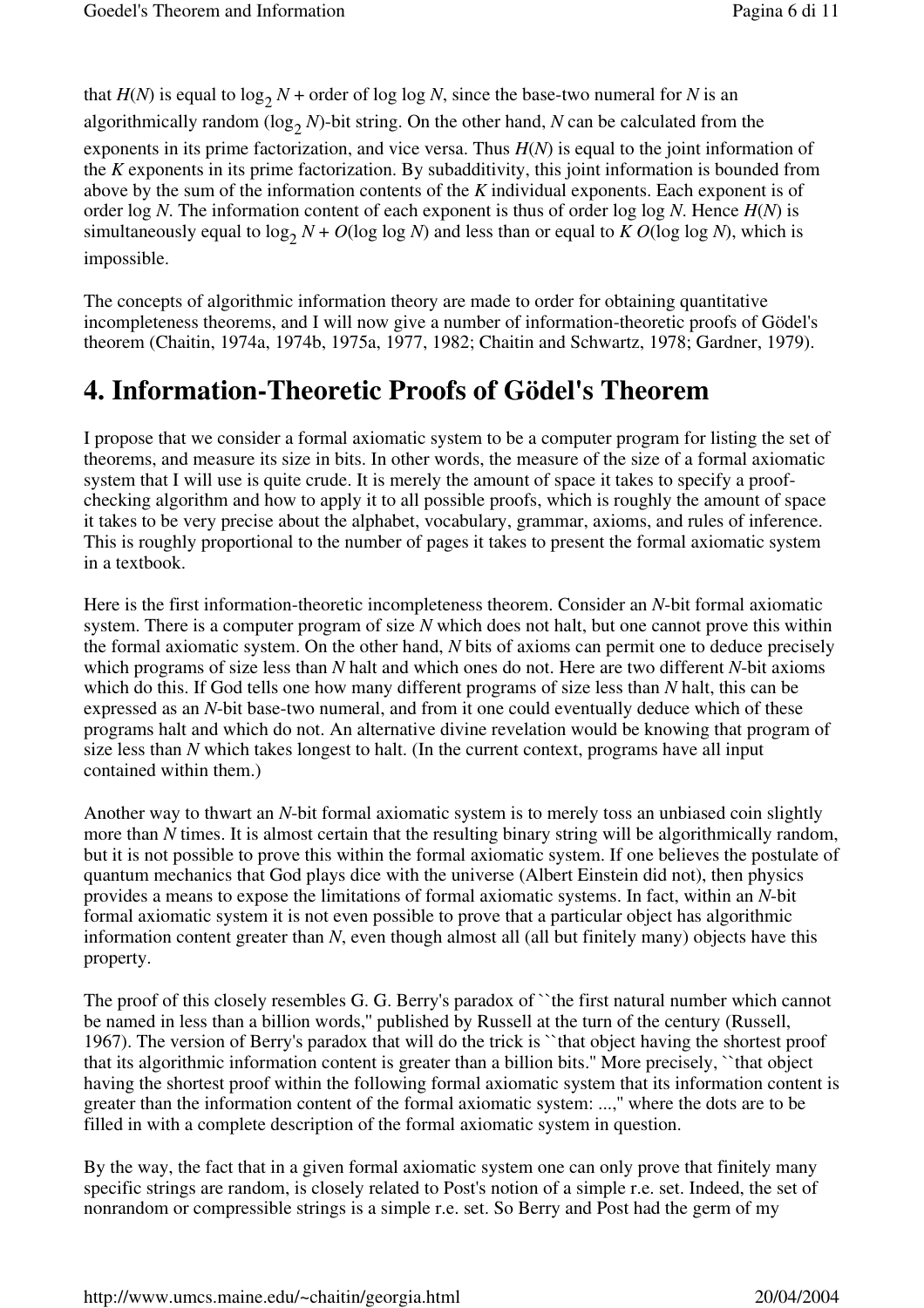incompleteness theorem!

In order to proceed, I must define a fascinating algorithmically random real number between zero and one, which I like to call  $\Omega$  (Chaitin, 1975b; Gardner, 1979).  $\Omega$  is a suitable subject for worship by mystical cultists, for as Charles Bennett (Gardner, 1979) has argued persuasively, in a sense  $\Omega$ contains all constructive mathematical truth, and expresses it as concisely and compactly as possible. Knowing the numerical value of Ω with *N* bits of precision, that is to say, knowing the first *N* bits of Ω's base-two expansion, is another *N*-bit axiom that permits one to deduce precisely which programs of size less than *N* halt and which ones do not.

 $\Omega$  is defined as the halting probability of whichever standard general-purpose computer has been chosen, if each bit of its program is produced by an independent toss of a fair coin. To Turing's theorem in recursive function theory that the halting problem is unsolvable, there corresponds in algorithmic information theory the theorem that the base-two expansion of  $\Omega$  is algorithmically random. Therefore it takes *N* bits of axioms to be able to prove what the first *N* bits of Ω are, and these bits seem completely accidental like the products of a random physical process. One can therefore measure the power of a formal axiomatic system by how much of the numerical value of  $\Omega$ it is possible to deduce from its axioms. This is sort of like measuring the power of a formal axiomatic system in terms of the size in bits of the shortest program whose halting problem is undecidable within the formal axiomatic system.

It is possible to dress this incompleteness theorem involving  $\Omega$  so that no direct mention is made of halting probabilities, in fact, in rather straight-forward number-theoretic terms making no mention of computer programs at all. Ω can be represented as the limit of a monotone increasing computable sequence of rational numbers. Its *N*th bit is therefore the limit as *T* tends to infinity of a computable function of *N* and *T*. Thus the *N*th bit of  $\Omega$  can be expressed in the form  $\exists X \forall Y$  [computable predicate of *X*, *Y*, and *N*]. Complete chaos is only two quantifiers away from computability!  $\Omega$  can also be expressed via a polynomial *P* in, say, one hundred variables, with integer coefficients and exponents (Davis et al., 1976): the *N*th bit of  $Ω$  is a 1 if and only if there are infinitely many natural numbers *K* such that the equation  $P(N, K, X_1, \ldots, X_{98}) = 0$  has a solution in natural numbers.

Of course,  $Ω$  has the very serious problem that it takes much too long to deduce theorems from it, and this is also the case with the other two axioms we considered. So the ideal, perfect mathematical axiom is in fact useless! One does not really want the most compact axiom for deducing a given set of assertions. Just as there is a trade-off between program size and running time, there is a trade-off between the number of bits of axioms one assumes and the size of proofs. Of course, random or irreducible truths cannot be compressed into axioms shorter than themselves. If, however, a set of assertions is not algorithmically independent, then it takes fewer bits of axioms to deduce them all than the sum of the number of bits of axioms it takes to deduce them separately, and this is desirable as long as the proofs do not get too long. This suggests a pragmatic attitude toward mathematical truth, somewhat more like that of physicists.

Ours has indeed been a long stroll through a gallery of incompleteness theorems. What is the conclusion or moral? It is time to make a final statement about the meaning of Gödel's theorem.

## **5. The Meaning of Gödel's Theorem**

Information theory suggests that the Gödel phenomenon is natural and widespread, not pathological and unusual. Strangely enough, it does this via counting arguments, and without exhibiting individual assertions which are true but unprovable! Of course, it would help to have more proofs that particular interesting and natural true assertions are not demonstrable within fashionable formal axiomatic systems.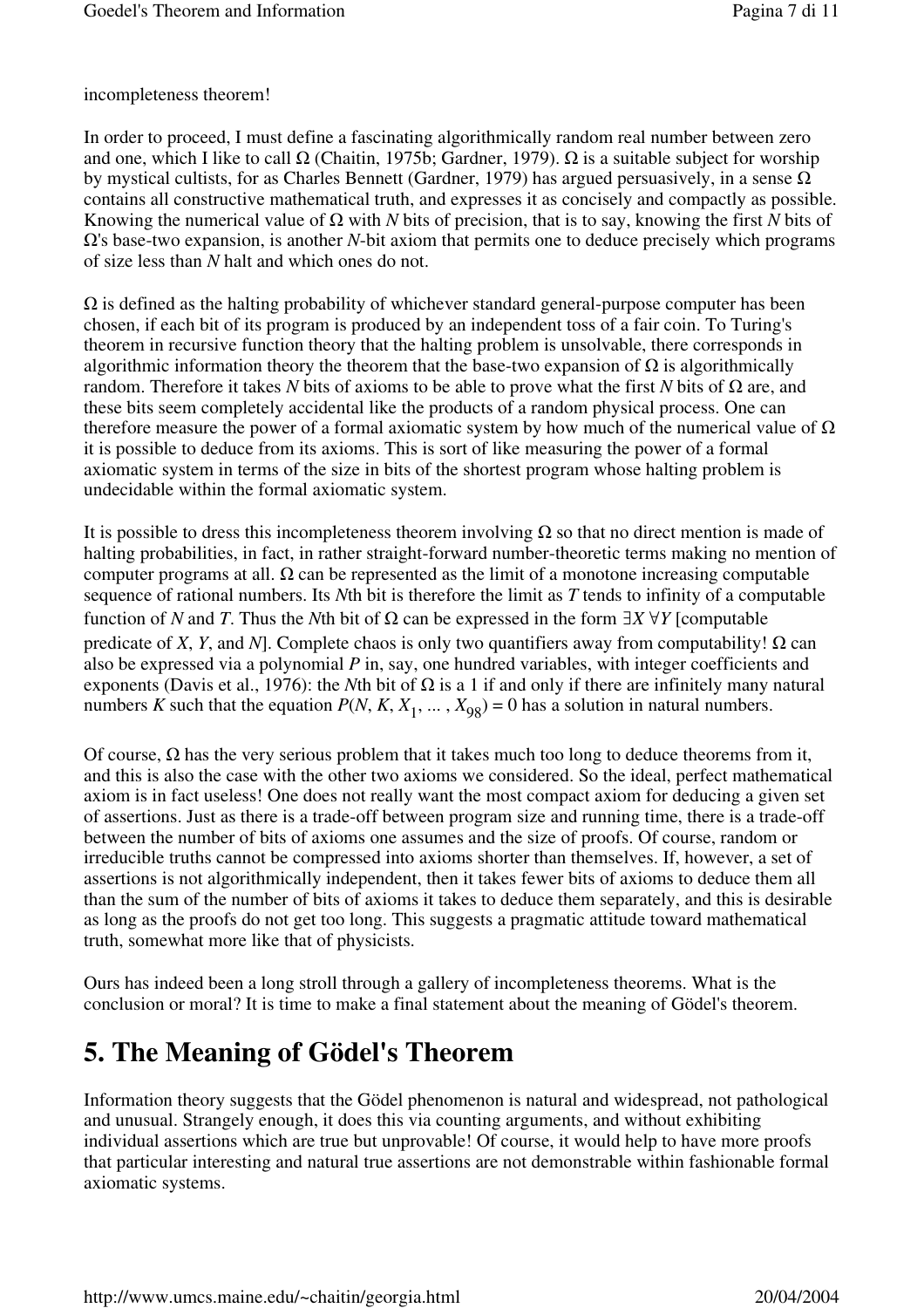The real question is this: Is Gödel's theorem a mandate for revolution, anarchy, and license?! Can one give up after trying for two months to prove a theorem, and add it as a new axiom? This sounds ridiculous, but it is sort of what number theorists have done with Bernhard Riemann's ζ conjecture (Pólya, 1959). Of course, two months is not enough. New axioms should be chosen with care, because of their usefulness and large amounts of evidence suggesting that they are correct, in the same careful manner, say, in practice in the physics community.

Gödel himself has espoused this view with remarkable vigor and clarity, in his discussion of whether Cantor's continuum hypothesis should be added to set theory as a new axiom (Gödel, 1964):

... even disregarding the intrinsic necessity of some new axiom, and even in case it has no intrinsic necessity at all, a probable decision about its truth is possible also in another way, namely, inductively by studying its ``success.'' Success here means fruitfulness in consequences, in particular in ``verifiable'' consequences, i.e., consequences demonstrable without the new axiom, whose proofs with the help of the new axiom, however, are considerably simpler and easier to discover, and make it possible to contract into one proof many different proofs. The axioms for the system of real numbers, rejected by intuitionists, have in this sense been verified to some extent, owing to the fact that analytical number theory frequently allows one to prove numbertheoretical theorems which, in a more cumbersome way, can subsequently be verified by elementary methods. A much higher degree of verification than that, however, is conceivable. There might exist axioms so abundant in their verifiable consequences, shedding so much light upon a whole field, and yielding such powerful methods for solving problems (and even solving them constructively, as far as that is possible) that, no matter whether or not they are intrinsically necessary, they would have to be accepted at least in the same sense as any well-established physical theory.

Later in the same discussion Gödel refers to these ideas again:

It was pointed out earlier... that, besides mathematical intuition, there exists another (though only probable) criterion of the truth of mathematical axioms, namely their fruitfulness in mathematics and, one may add, possibly also in physics... The simplest case of an application of the criterion under discussion arises when some... axiom has number-theoretical consequences verifiable by computation up to any given integer.

Gödel also expresses himself in no uncertain terms in a discussion of Russell's mathematical logic (Gödel, 1964):

The analogy between mathematics and a natural science is enlarged upon by Russell also in another respect... axioms need not be evident in themselves, but rather their justification lies (exactly as in physics) in the fact that they make it possible for these ``sense perceptions'' to be deduced... I think that... this view has been largely justified by subsequent developments, and it is to be expected that it will be still more so in the future. It has turned out that the solution of certain arithmetical problems requires the use of assumptions essentially transcending arithmetic... Furthermore it seems likely that for deciding certain questions of abstract set theory and even for certain related questions of the theory of real numbers new axioms based on some hitherto unknown idea will be necessary. Perhaps also the apparently insurmountable difficulties which some other mathematical problems have been presenting for many years are due to the fact that the necessary axioms have not yet been found. Of course, under these circumstances mathematics may lose a good deal of its ``absolute certainty;'' but, under the influence of the modern criticism of the foundations, this has already happened to a large extent...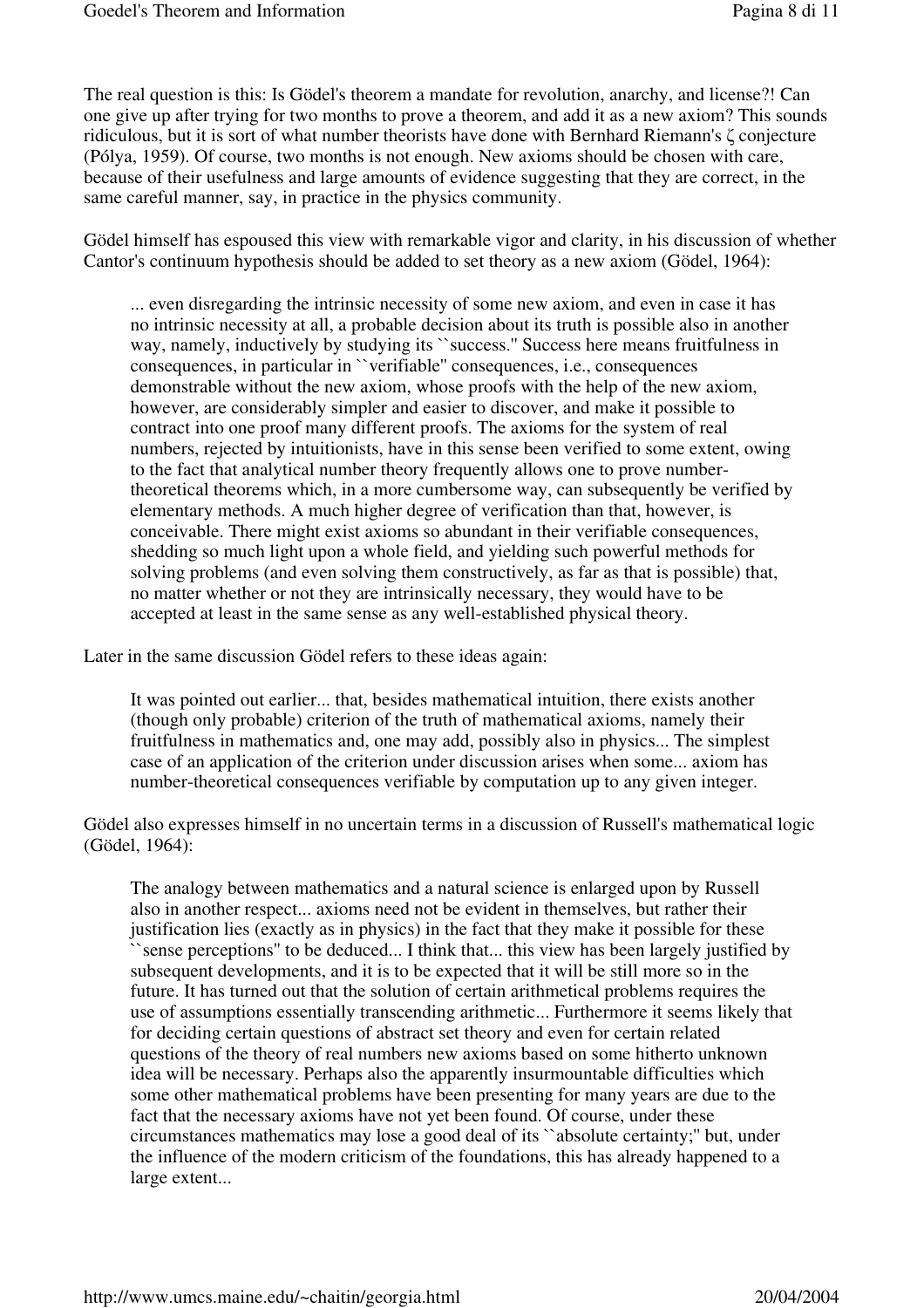I end as I began, with a quotation from Weyl (1949): ``A truly realistic mathematics should be conceived, in line with physics, as a branch of the theoretical construction of the one real world, and should adopt the same sober and cautious attitude toward hypothetic extensions of its foundations as is exhibited by physics.''

## **6. Directions for Future Research**

- a. Prove that a famous mathematical conjecture is unsolvable in the usual formalizations of number theory. Problem: if Pierre Fermat's ``last theorem'' is undecidable then it is true, so this is hard to do.
- b. Formalize all of college mathematics in a practical way. One wants to produce textbooks that can be run through a practical formal proof checker and that are not too much larger than the usual ones. LISP (Levin, 1974) and SETL (Dewar et al., 1981) might be good for this.
- c. Is algorithmic information theory relevant to physics, in particular, to thermodynamics and statistical mechanics? Explore the thermodynamics of computation (Bennett, 1982) and determine the ultimate physical limitations of computers.
- d. Is there a physical phenomenon that computes something noncomputable? Contrariwise, does Turing's thesis that anything computable can be computed by a Turing machine constrain the physical universe we are in?
- e. Develop measures of self-organization and formal proofs that life must evolve (Chaitin, 1979; Eigen and Winkler, 1981; von Neumann, 1966).
- f. Develop formal definitions of intelligence and measures of its various components; apply information theory and complexity theory to AI.

#### **References**

Let me give a few pointers to the literature. The following are my previous publications on Gödel's theorem: Chaitin, 1974a, 1974b, 1975a, 1977, 1982; Chaitin and Schwartz, 1978. Related publications by other authors include Davis, 1978; Gardner, 1979; Hofstadter, 1979; Levin, 1974; Post, 1965. For discussions of the epistemology of mathematics and science, see Einstein, 1944, 1954; Feynman, 1965; Gödel, 1964; Pólya, 1959; von Neumann, 1956, 1963; Taub, 1961; Weyl, 1946, 1949.

- Bell, E. T. (1951). *Mathematics, Queen and Servant of Science,* McGraw-Hill, New York.
- Bennett, C. H. (1982). The thermodynamics of computation---a review, *International Journal of Theoretical Physics,* **21**, 905-940.
- Chaitin, G. J. (1974a). Information-theoretic computational complexity, *IEEE Transactions on Information Theory,* **IT-20**, 10-15.
- Chaitin, G. J. (1974b). Information-theoretic limitations of formal systems, *Journal of the ACM,* **21**, 403-424.
- Chaitin, G. J. (1975a). Randomness and mathematical proof, *Scientific American,* **232** (5) (May 1975), 47-52. (Also published in the French, Japanese, and Italian editions of *Scientific American*.)
- Chaitin, G. J. (1975b). A theory of program size formally identical to information theory, *Journal of the ACM,* **22**, 329-340.
- Chaitin, G. J. (1977). Algorithmic information theory, *IBM Journal of Research and Development,* **21**, 350-359, 496.
- Chaitin, G. J., and Schwartz, J. T. (1978). A note on Monte Carlo primality tests and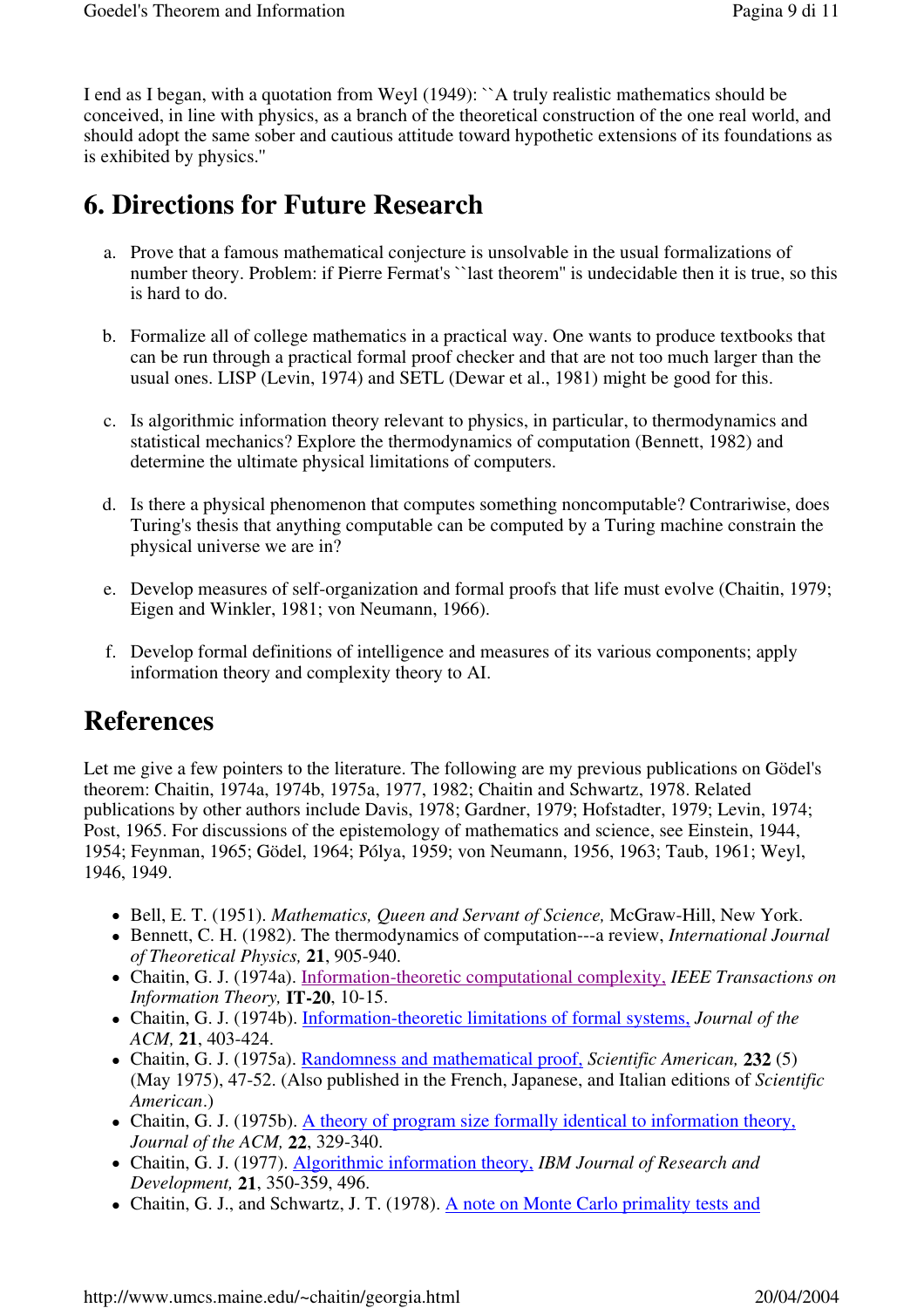algorithmic information theory, *Communications on Pure and Applied Mathematics,* **31**, 521- 527.

- Chaitin, G. J. (1979). Toward a mathematical definition of ``life,'' in *The Maximum Entropy Formalism,* R. D. Levine and M. Tribus (eds.), MIT Press, Cambridge, Massachusetts, pp. 477-498.
- Chaitin, G. J. (1982). Algorithmic information theory, *Encyclopedia of Statistical Sciences,* Vol. 1, Wiley, New York, pp. 38-41.
- Cole, C. A., Wolfram, S., et al. (1981). *SMP: a symbolic manipulation program,* California Institute of Technology, Pasadena, California.
- Courant, R., and Robbins, H. (1941). *What is Mathematics?,* Oxford University Press, London.
- Davis, M., Matijasevic, Y., and Robinson, J. (1976). Hilbert's tenth problem. Diophantine equations: positive aspects of a negative solution, in *Mathematical Developments Arising from Hilbert Problems, Proceedings of Symposia in Pure Mathematics,* Vol. XXVII, American Mathematical Society, Providence, Rhode Island, pp. 323-378.
- Davis, M. (1978). What is a computation?, in *Mathematics Today: Twelve Informal Essays,* L. A. Steen (ed.), Springer-Verlag, New York, pp. 241-267.
- Dewar, R. B. K., Schonberg, E., and Schwartz, J. T. (1981). *Higher Level Programming: Introduction to the Use of the Set-Theoretic Programming Language SETL,* Courant Institute of Mathematical Sciences, New York University, New York.
- Eigen, M., and Winkler, R. (1981). *Laws of the Game,* Knopf, New York.
- Einstein, A. (1944). Remarks on Bertrand Russell's theory of knowledge, in *The Philosophy of Bertrand Russell,* P. A. Schilpp (ed.), Northwestern University, Evanston, Illinois, pp. 277- 291.
- Einstein, A. (1954). *Ideas and Opinions,* Crown, New York, pp. 18-24.
- Feynman, A. (1965). *The Character of Physical Law,* MIT Press, Cambridge, Massachusetts.
- Gardner, M. (1979). The random number  $\Omega$  bids fair to hold the mysteries of the universe, Mathematical Games Dept., *Scientific American,* **241** (5) (November 1979), 20-34.
- Gödel, K. (1964). Russell's mathematical logic, and What is Cantor's continuum problem?, in *Philosophy of Mathematics,* P. Benacerraf and H. Putnam (eds.), Prentice-Hall, Englewood Cliffs, New Jersey, pp. 211-232, 258-273.
- Hofstadter, D. R. (1979). *Gödel, Escher, Bach: an Eternal Golden Braid,* Basic Books, New York.
- Levin, M. (1974). *Mathematical Logic for Computer Scientists,* MIT Project MAC report MAC TR-131, Cambridge, Massachusetts.
- Pólya, G. (1959). Heuristic reasoning in the theory of numbers, *American Mathematical Monthly,* **66**, 375-384.
- Post, E. (1965). Recursively enumerable sets of positive integers and their decision problems, in *The Undecidable: Basic Papers on Undecidable Propositions, Unsolvable Problems and Computable Functions,* M. Davis (ed.), Raven Press, Hewlett, New York, pp. 305-337.
- Russell, B. (1967). Mathematical logic as based on the theory of types, in *From Frege to Gödel: A Source Book in Mathematical Logic, 1879-1931,* J. van Heijenoort (ed.), Harvard University Press, Cambridge, Massachusetts, pp. 150-182.
- Taub, A. H. (ed.) (1961). *J. von Neumann---Collected Works,* Vol. I, Pergamon Press, New York, pp. 1-9.
- von Neumann, J. (1956). The mathematician, in *The World of Mathematics,* Vol. 4, J. R. Newman (ed.), Simon and Schuster, New York, pp. 2053-2063.
- von Neumann, J. (1963). The role of mathematics in the sciences and in society, and Method in the physical sciences, in *J. von Neumann---Collected Works,* Vol. VI, A. H. Taub (ed.), McMillan, New York, pp. 477-498.
- von Neumann, J. (1966). *Theory of Self-Reproducing Automata,* A. W. Burks (ed.), University of Illinois Press, Urbana, Illinois.
- Weyl, H. (1946). Mathematics and logic, *American Mathematical Monthly,* **53**, 1-13.
- Weyl, H. (1949). *Philosophy of Mathematics and Natural Science,* Princeton University Press, Princeton, New Jersey.